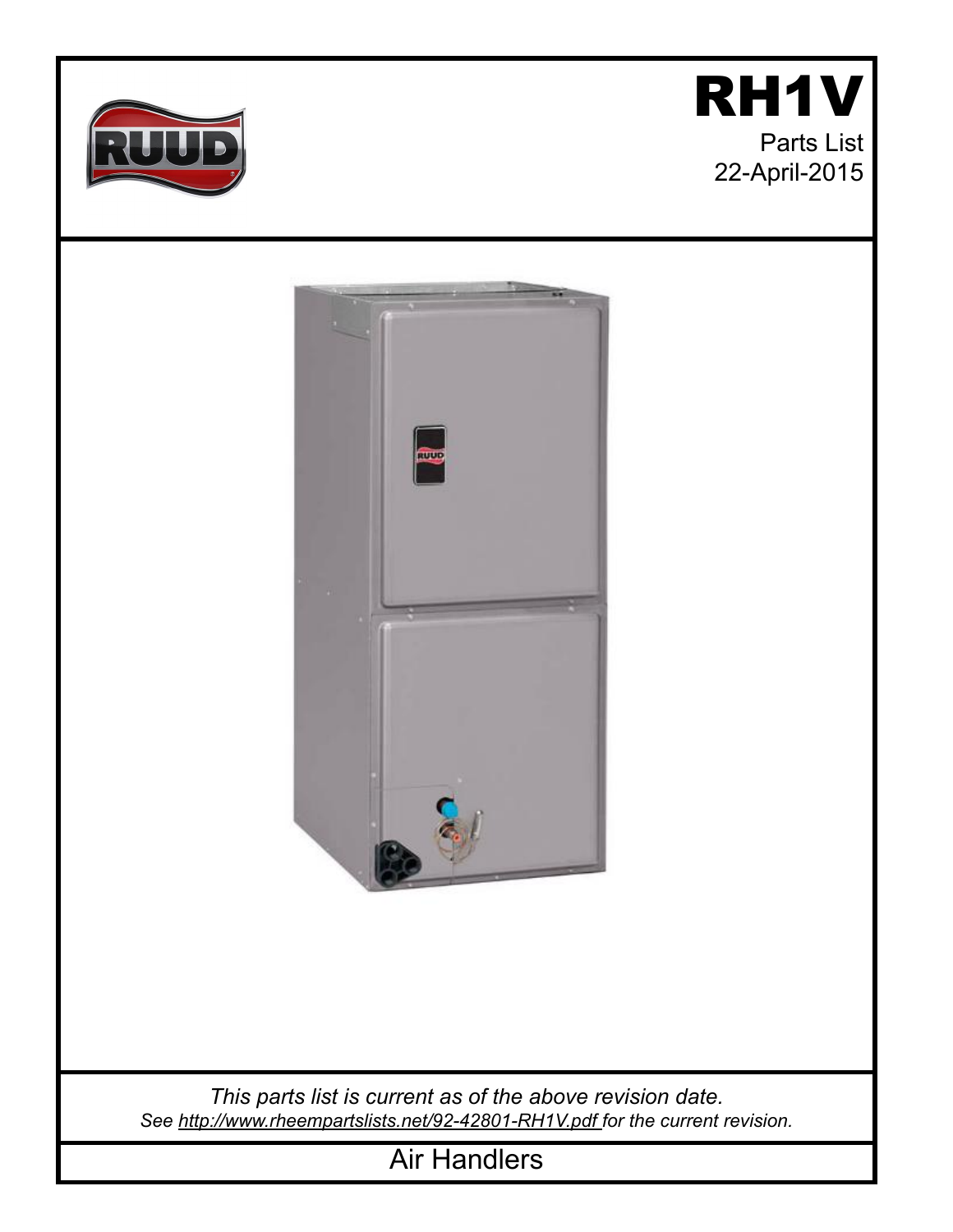## **Table of Contents**

| Drawings/Photographs |  |
|----------------------|--|
|                      |  |
|                      |  |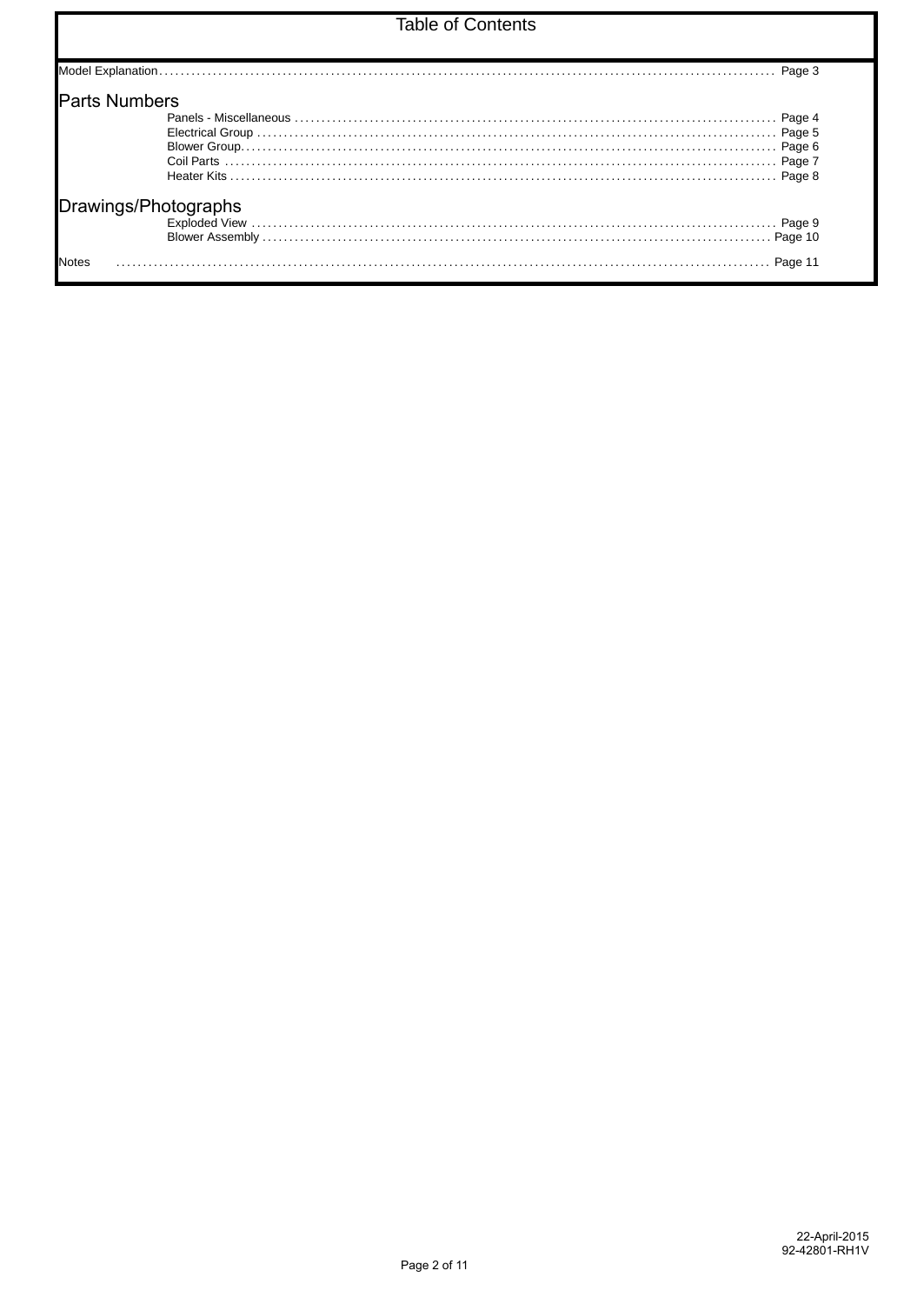| . . |  |     |  | $\overline{\phantom{0}}$ |  | N  |     |    | $***$ |
|-----|--|-----|--|--------------------------|--|----|-----|----|-------|
|     |  |     |  |                          |  |    |     |    |       |
|     |  |     |  |                          |  | ۱0 | . . | ົງ |       |
|     |  | . . |  |                          |  |    |     |    | ⊶     |

- 
- **(2) AIR HANDLER** E = EEV
- **(3) STAGE OF AIRFLOW**
- **(4) MOTOR TYPE** V = Variable Speed **(10) CONTROLS**
- 18 = 18,000 BTU/HR 24 = 24,000 BTU/HR **(11) VOLTAGE**  $30 = 30,000$  BTU/HR  $A = 115/1/60$  $36 = 36,000$  BTU/HR D = 460/3/60  $42 = 42,000$  BTU/HR  $J = 208 - 230/1/60$  $48 = 48,000$  BTU/HR T = 220-240/1/50 60 = 60,000 BTU/HR
- **(6) WIDTH** A = First 17 = 17.5 in. (600 - 1200 CFM) 21 = 21 in. (800 - 1600 CFM) **(13) OPTION CODE** 24 = 24.5 in. (1400 - 1800 CFM) Blank = None
	- **(7) COIL SIZE**
		- S = Standard  $M = Medium$  $H = High$
- **(1) BRAND (8) METERING DEVICE**
- $T = TEV$ 
	-
- $P = P$ iston  $P = P$ iston  $P = P$ iston  $P = P$ iston  $P = P$ iston  $P = P$ iston  $P = P$ iston  $P = P$ iston  $P = P$ iston  $P = P$ iston  $P = P$ iston  $P = P$ iston  $P = P$ iston  $P = P$ iston  $P = P$ iston  $P = P$ iston  $P = P$ iston  $P = P$ iston  $P = P$ iston  $P = P$ iston
- 1 = Single **(9) MAJOR SERIES**  $A = First$ 
	- C = Communicating **(5) CAPACITY (BTU/HR)** N = Non-Communicating
		- -
			-
			-
			-
		- **(12) MINOR SERIES**
		-

## **SERIAL NUMBER EXPLANATION**

## **1 PRODUCTION LOCATION**

W = Nuevo Laredo (West)

- **2 WEEK OF PRODUCTION**
- **3 YEAR OF PRODUCTION**
- **4 PRODUCTION NUMBER**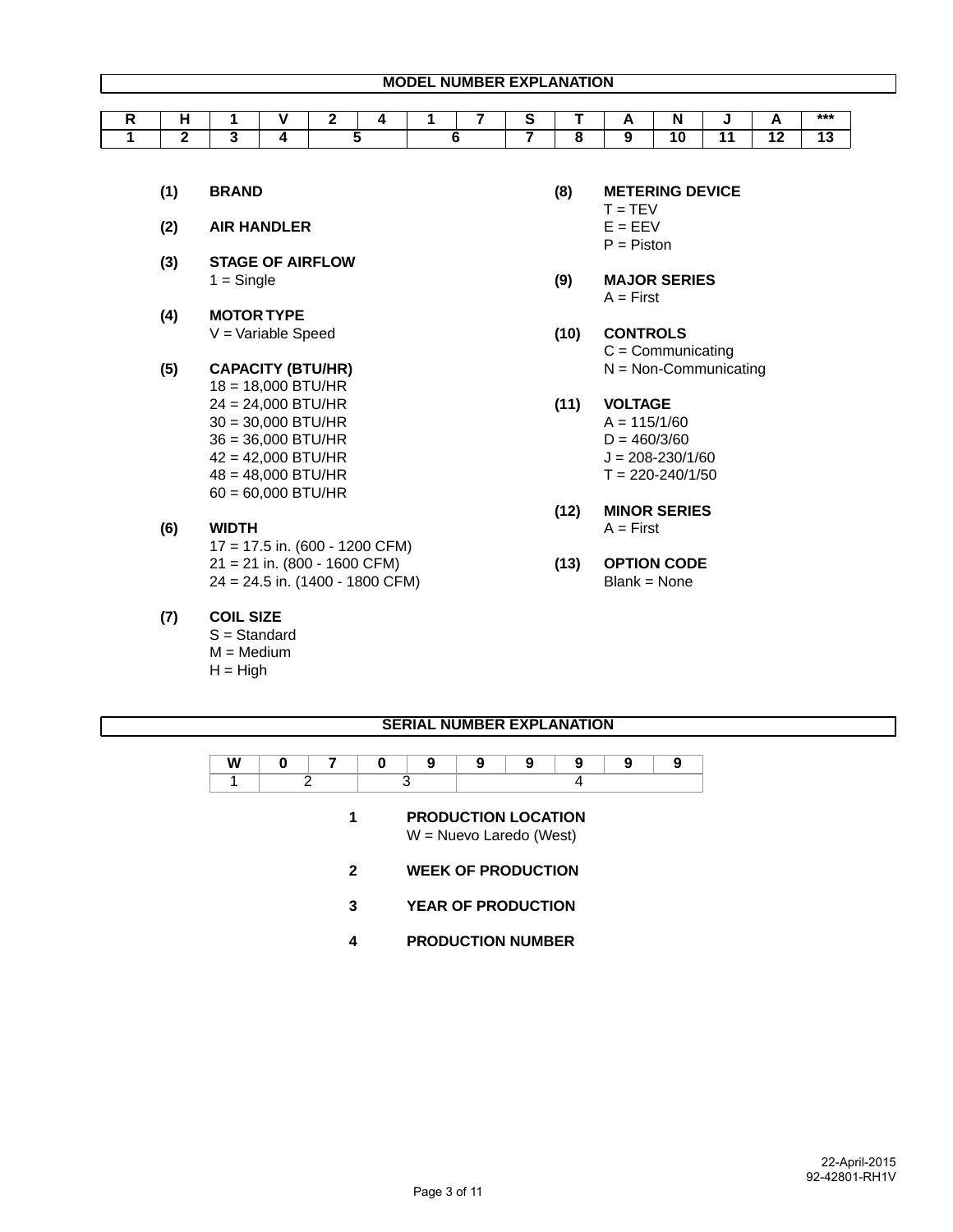|                 | <b>MODEL</b>                                        | RH <sub>1</sub> | RH <sub>1</sub> V                  | RH <sub>1</sub> | RH <sub>1</sub> V       | RH <sub>1</sub> | RH <sub>1</sub> V |
|-----------------|-----------------------------------------------------|-----------------|------------------------------------|-----------------|-------------------------|-----------------|-------------------|
|                 | <b>CAPACITY</b>                                     | 24              | 36                                 | 36              | 36                      | 48              | 48                |
|                 | <b>CABINET SIZE</b>                                 | 17              | 17                                 | 21              | 21                      | 21              | 21                |
|                 | No. Notes COIL SIZE/METERING                        | <b>ST</b>       | <b>ST</b>                          | MT              | HT                      | <b>MT</b>       | <b>ST</b>         |
|                 | <b>MAJOR SERIES/CONTROLS</b>                        | AN              | AN                                 | AN              | AN                      | AN              | AN                |
|                 | <b><i>NOLTAGE/MINOR SERIES</i></b>                  | <b>JA</b>       | <b>JA</b>                          | <b>JA</b>       | <b>JA</b>               | <b>JA</b>       | <b>JA</b>         |
|                 |                                                     |                 | PANELS, SHEET METAL, MISCELLANEOUS |                 |                         |                 |                   |
|                 | Cabinet                                             | AE-100682-31    | AE-100682-31                       | AE-100682-33    | AE-100682-36            | AE-100682-36    | AE-100682-33      |
|                 | <b>Insulation - Cabinet</b>                         | 68-101121-01    | 68-101121-01                       | 68-101121-03    | 68-101121-15            | 68-101121-15    | 68-101121-03      |
|                 | Insulation Retainer Rod (2)                         | 45-102868-02    | 45-102868-02                       | 45-102868-03    | 45-102868-03            | 45-102868-03    | 45-102868-03      |
| $\overline{2}$  | Coil Door                                           | AE-100685-32    | AE-100685-32                       | AE-100685-34    | AE-100685-37            | AE-100685-37    | AE-100685-34      |
|                 | <b>Insulation - Coil Door</b>                       | 68-101577-06    | 68-101577-06                       | 68-101577-08    | 68-101577-10            | 68-101577-10    | 68-101577-08      |
| 3               | <b>Top Cover Plate</b>                              | AE-100686-31    | AE-100686-31                       | AE-100686-32    | AE-100686-32            | AE-100686-32    | AE-100686-32      |
|                 | <b>Insulation - Top Cover Plate</b>                 | 68-101122-01    | 68-101122-01                       | 68-101122-02    | 68-101122-02            | 68-101122-02    | 68-101122-02      |
| 4               | <b>Blower Door</b>                                  | AE-100684-31    | AE-100684-31                       | AE-100684-32    | AE-100684-32            | AE-100684-32    | AE-100684-32      |
|                 | <b>Insulation - Blower Door</b>                     | 68-101576-01    | 68-101576-01                       | 68-101576-02    | 68-101576-02            | 68-101576-02    | 68-101576-02      |
| 5               | <b>Access Panel</b>                                 | AE-101133-31    | AE-101133-31                       | AE-101133-31    | AE-101133-31            | AE-101133-31    | AE-101133-31      |
|                 | <b>Insulation - Access Panel</b>                    | 68-101644-01    | 68-101644-01                       | 68-101644-01    | 68-101644-01            | 68-101644-01    | 68-101644-01      |
| 6               | Drain Pan - Vertical                                |                 |                                    |                 | See RCH Coil Parts List |                 |                   |
| $\overline{7}$  | Drain Pan - Horizontal                              |                 |                                    |                 | See RCH Coil Parts List |                 |                   |
| $\overline{8}$  | Plate - Block Off                                   | AE-100455-01    | AE-100455-01                       | AE-100455-01    | AE-100455-01            | AE-100455-01    | AE-100455-01      |
| 9               | <b>Cabinet Brace</b>                                | AE-101134-02    | AE-101134-02                       | AE-101134-03    | AE-101134-03            | AE-101134-03    | AE-101134-03      |
| 10              | Middle Brace                                        | AE-101054-01    | AE-101054-01                       | AE-101054-02    | AE-101054-02            | AE-101054-02    | AE-101054-02      |
| 13a             | <b>Heat Barrier</b>                                 | AE-100683-03    | AE-100683-03                       | AE-100683-06    | AE-100683-06            | AE-100683-06    | AE-100683-06      |
| 13 <sub>b</sub> | Heat Barrier Side (2)                               | AE-104241-01    | AE-104241-01                       | AE-104241-01    | AE-104241-01            | AE-104241-01    | AE-104241-01      |
|                 | Touch-up Paint - Granite/Steel Gray<br>(Aerosol)    | PD523018        | PD523018                           | PD523018        | PD523018                | PD523018        | PD523018          |
|                 | Touch-up Paint - Granite/Steel Gray (Paint<br>Pens) | PD523019        | PD523019                           | PD523019        | PD523019                | PD523019        | PD523019          |

|                 | <b>MODEL</b>                                        | $R$ H <sub>1</sub> V | $R$ H <sub>1</sub> V               | RH <sub>1</sub> V |                         |  |
|-----------------|-----------------------------------------------------|----------------------|------------------------------------|-------------------|-------------------------|--|
|                 | <b>CAPACITY</b>                                     | 48                   | 60                                 | 60                |                         |  |
|                 | <b>CABINET SIZE</b>                                 | 24                   | 21                                 | 24                |                         |  |
|                 | No. Notes COIL SIZE/METERING                        | <b>ST</b>            | <b>ST</b>                          | <b>ST</b>         |                         |  |
|                 | <b>MAJOR SERIES/CONTROLS</b>                        | AN                   | AN                                 | AN                |                         |  |
|                 | <b>VOLTAGE/MINOR SERIES</b>                         | <b>JA</b>            | <b>JA</b>                          | <b>JA</b>         |                         |  |
|                 |                                                     |                      | PANELS, SHEET METAL, MISCELLANEOUS |                   |                         |  |
|                 | Cabinet                                             | AE-100682-35         | AE-100682-36                       | AE-100682-35      |                         |  |
|                 | <b>Insulation - Cabinet</b>                         | 68-101121-04         | 68-101121-15                       | 68-101121-04      |                         |  |
|                 | Insulation Retainer Rod (2)                         | 45-102868-04         | 45-102868-03                       | 45-102868-04      |                         |  |
| $\overline{2}$  | Coil Door                                           | AE-100685-36         | AE-100685-37                       | AE-100685-36      |                         |  |
|                 | Insulation - Coil Door                              | 68-101577-09         | 68-101577-10                       | 68-101577-09      |                         |  |
| 3               | <b>Top Cover Plate</b>                              | AE-100686-33         | AE-100686-32                       | AE-100686-33      |                         |  |
|                 | Insulation - Top Cover Plate                        | 68-101122-03         | 68-101122-02                       | 68-101122-03      |                         |  |
| $\overline{4}$  | <b>Blower Door</b>                                  | AE-100684-33         | AE-100684-32                       | AE-100684-33      |                         |  |
|                 | Insulation - Blower Door                            | 68-101576-03         | 68-101576-02                       | 68-101576-03      |                         |  |
| 5               | <b>Access Panel</b>                                 | AE-101133-31         | AE-101133-31                       | AE-101133-31      |                         |  |
|                 | <b>Insulation - Access Panel</b>                    | 68-101644-01         | 68-101644-01                       | 68-101644-01      |                         |  |
| 6               | Drain Pan - Vertical                                |                      |                                    |                   | See RCH Coil Parts List |  |
| $\overline{7}$  | Drain Pan - Horizontal                              |                      |                                    |                   | See RCH Coil Parts List |  |
| $\overline{8}$  | Plate - Block Off                                   | AE-100455-01         | AE-100455-01                       | AE-100455-01      |                         |  |
| $\overline{9}$  | <b>Cabinet Brace</b>                                | AE-101134-04         | AE-101134-03                       | AE-101134-04      |                         |  |
| 10              | <b>Middle Brace</b>                                 | AE-101054-03         | AE-101054-02                       | AE-101054-03      |                         |  |
| 13a             | <b>Heat Barrier</b>                                 | AE-100683-08         | AE-100683-06                       | AE-100683-08      |                         |  |
| 13 <sub>b</sub> | Heat Barrier Side (2)                               | AE-104241-01         | AE-104241-01                       | AE-104241-01      |                         |  |
|                 | Touch-up Paint - Granite/Steel Gray<br>(Aerosol)    | PD523018             | PD523018                           | PD523018          |                         |  |
|                 | Touch-up Paint - Granite/Steel Gray (Paint<br>Pens) | PD523019             | PD523019                           | PD523019          |                         |  |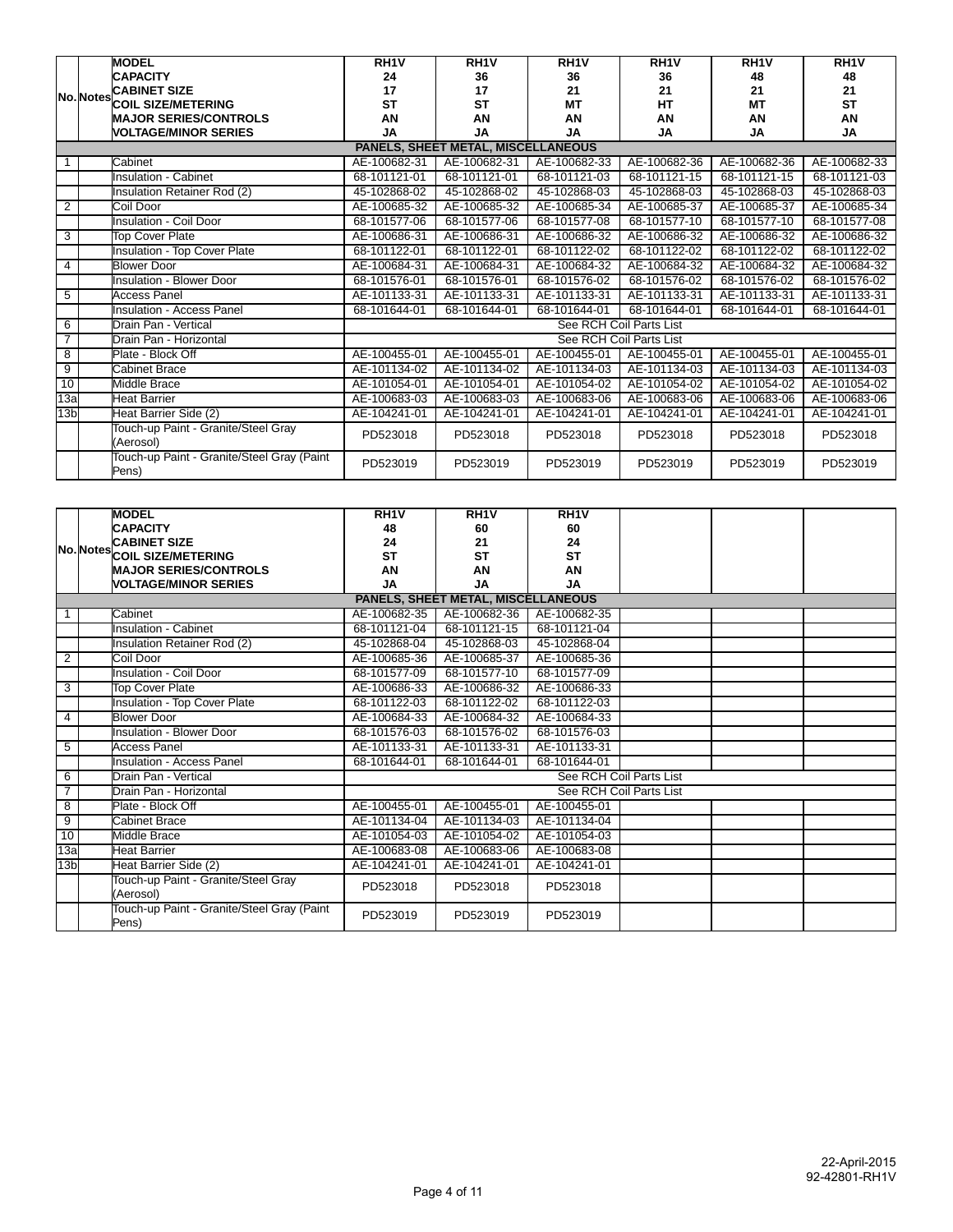|    |                         | <b>MODEL</b>                                                  | RH <sub>1</sub> V | RH <sub>1</sub> V | RH <sub>1</sub> |  |  |  |
|----|-------------------------|---------------------------------------------------------------|-------------------|-------------------|-----------------|--|--|--|
|    |                         | <b>CAPACITY</b>                                               | 24                | 36                | 36              |  |  |  |
|    | No. Notes.              | <b>CABINET SIZE</b>                                           | 17                | 17                | 21              |  |  |  |
|    |                         | <b>COIL SIZE/METERING</b>                                     | <b>ST</b>         | <b>ST</b>         | <b>MT</b>       |  |  |  |
|    |                         | <b>MAJOR SERIES/CONTROLS</b>                                  | AN                | AN                | AN              |  |  |  |
|    |                         | <b>NOLTAGE/MINOR SERIES</b>                                   | JA                | JA                | JA              |  |  |  |
|    | <b>ELECTRICAL GROUP</b> |                                                               |                   |                   |                 |  |  |  |
| 17 | Stk                     | Transformer                                                   | 46-101905-01      | 46-101905-01      | 46-101905-01    |  |  |  |
| 18 | Stk                     | Control Board                                                 | 47-102077-03      | 47-102077-03      | 47-102077-03    |  |  |  |
|    |                         | Wiring Harness - 9 Pin Molex to 9 stripped wires (For T-Stat) | 45-101891-02      | 45-101891-02      | 45-101891-02    |  |  |  |
|    |                         | Wiring Harness - 16 pin to Indoor Blower Motor                | 45-24258-14       | 45-24258-14       | 45-24258-14     |  |  |  |
|    |                         | Wiring Harness - 5 pin to 1 Ring and 2 Straight Terminals     | 45-24258-16       | 45-24258-16       | 45-24258-16     |  |  |  |
| 11 |                         | <b>Terminal Block</b>                                         | 45-23222-02       | 45-23222-02       | 45-23222-02     |  |  |  |

|     |                         | <b>MODEL</b>                                                  | RH <sub>1</sub> V | RH <sub>1</sub> V | RH <sub>1</sub> V |  |  |  |  |  |
|-----|-------------------------|---------------------------------------------------------------|-------------------|-------------------|-------------------|--|--|--|--|--|
|     |                         | <b>CAPACITY</b>                                               | 36                | 48                | 48                |  |  |  |  |  |
|     |                         | <b>CABINET SIZE</b>                                           | 21                | 21                | 21                |  |  |  |  |  |
|     |                         | No. Notes COIL SIZE/METERING                                  | HТ                | МT                | <b>ST</b>         |  |  |  |  |  |
|     |                         | <b>MAJOR SERIES/CONTROLS</b>                                  |                   | AN                | AN                |  |  |  |  |  |
|     |                         | <b>NOLTAGE/MINOR SERIES</b>                                   | <b>JA</b>         | JA                | JA                |  |  |  |  |  |
|     | <b>ELECTRICAL GROUP</b> |                                                               |                   |                   |                   |  |  |  |  |  |
| 17  | Stk                     | Transformer                                                   | 46-101905-01      | 46-101905-01      | 46-101905-01      |  |  |  |  |  |
| 18  | Stk                     | <b>Control Board</b>                                          | 47-102077-03      | 47-102077-03      | 47-102077-03      |  |  |  |  |  |
|     |                         | Wiring Harness - 9 Pin Molex to 9 stripped wires (For T-Stat) | 45-101891-02      | 45-101891-02      | 45-101891-02      |  |  |  |  |  |
|     |                         | Wiring Harness - 16 pin to Indoor Blower Motor                | 45-24258-14       | 45-24258-14       | 45-24258-14       |  |  |  |  |  |
|     |                         | Wiring Harness - 5 pin to 1 Ring and 2 Straight Terminals     | 45-24258-16       | 45-24258-16       | 45-24258-16       |  |  |  |  |  |
| 111 |                         | <b>Terminal Block</b>                                         | 45-23222-02       | 45-23222-02       | 45-23222-02       |  |  |  |  |  |

|    |                         | <b>MODEL</b><br><b>CAPACITY</b><br><b>CABINET SIZE</b><br>No. Notes COIL SIZE/METERING<br><b>MAJOR SERIES/CONTROLS</b><br><b>NOLTAGE/MINOR SERIES</b> | RH <sub>1</sub> V<br>48<br>24<br><b>ST</b><br>AN<br><b>JA</b> | RH <sub>1</sub> V<br>60<br>21<br><b>ST</b><br>AN<br>JA | RH <sub>1</sub> V<br>60<br>24<br><b>ST</b><br>AN<br>JA |  |  |  |  |  |
|----|-------------------------|-------------------------------------------------------------------------------------------------------------------------------------------------------|---------------------------------------------------------------|--------------------------------------------------------|--------------------------------------------------------|--|--|--|--|--|
|    | <b>ELECTRICAL GROUP</b> |                                                                                                                                                       |                                                               |                                                        |                                                        |  |  |  |  |  |
| 17 | Stk                     | Transformer                                                                                                                                           | 46-101905-01                                                  | 46-101905-01                                           | 46-101905-01                                           |  |  |  |  |  |
| 18 | Stk                     | <b>Control Board</b>                                                                                                                                  | 47-102077-03                                                  | 47-102077-03                                           | 47-102077-03                                           |  |  |  |  |  |
|    |                         | Wiring Harness - 9 Pin Molex to 9 stripped wires (For T-Stat)                                                                                         | 45-101891-02                                                  | 45-101891-02                                           | 45-101891-02                                           |  |  |  |  |  |
|    |                         | Wiring Harness - 16 pin to Indoor Blower Motor                                                                                                        | 45-24258-14                                                   | 45-24258-14                                            | 45-24258-14                                            |  |  |  |  |  |
|    |                         | Wiring Harness - 5 pin to 1 Ring and 2 Straight Terminals                                                                                             | 45-24258-16                                                   | 45-24258-16                                            | 45-24258-16                                            |  |  |  |  |  |
| 11 |                         | <b>Terminal Block</b>                                                                                                                                 | 45-23222-02                                                   | 45-23222-02                                            | 45-23222-02                                            |  |  |  |  |  |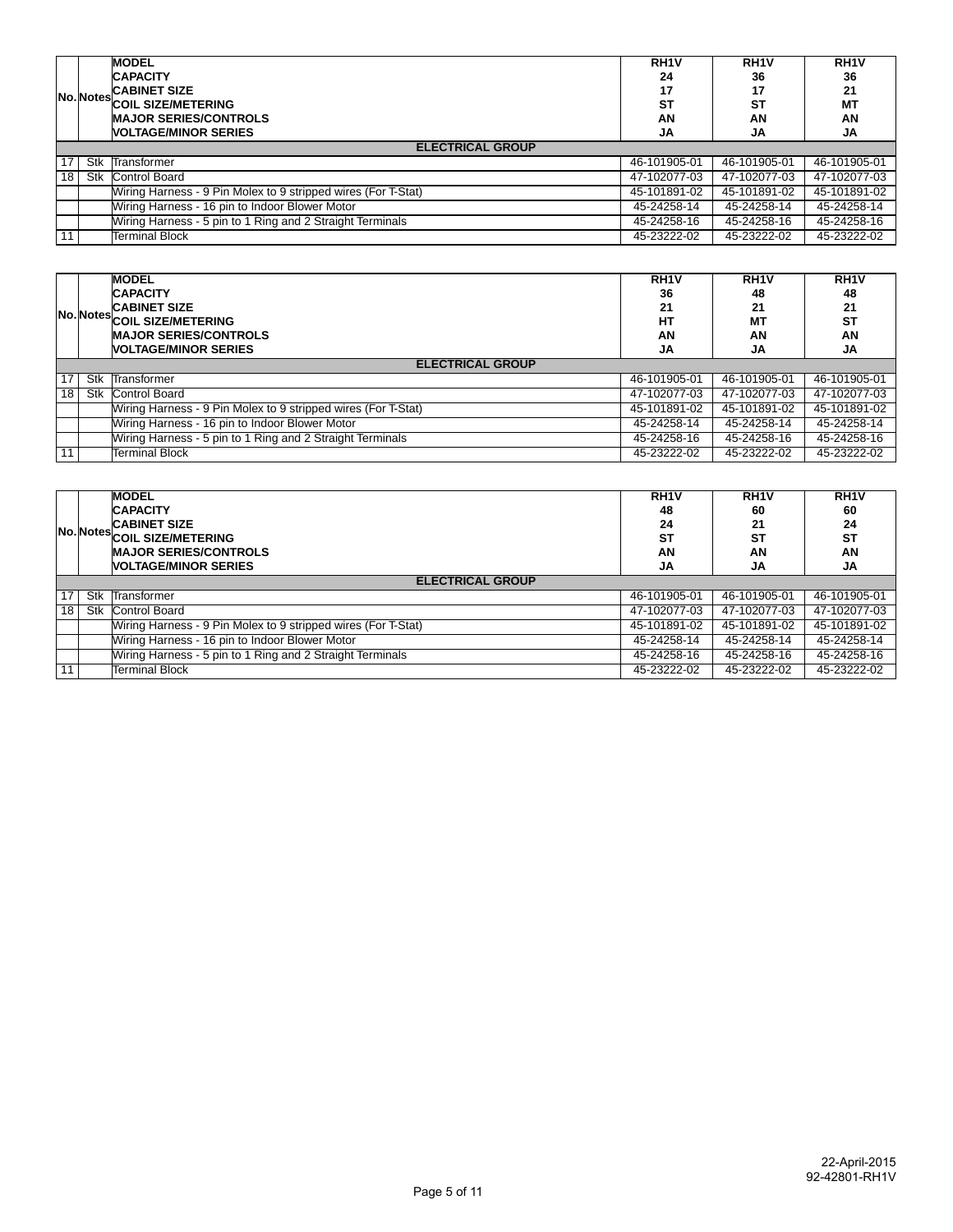|                 |     | <b>MODEL</b>                           | RH <sub>1</sub>      | RH <sub>1</sub> V    | RH <sub>1</sub> |
|-----------------|-----|----------------------------------------|----------------------|----------------------|-----------------|
|                 |     | <b>CAPACITY</b>                        | 24                   | 36                   | 36              |
|                 |     | <b>CABINET SIZE</b>                    | 17                   | 17                   | 21              |
|                 |     | No. Notes COIL SIZE/METERING           | <b>ST</b>            | <b>ST</b>            | <b>MT</b>       |
|                 |     | <b>MAJOR SERIES/CONTROLS</b>           | AN                   | AN                   | AN              |
|                 |     | <b><i>NOLTAGE/MINOR SERIES</i></b>     | JA                   | JA                   | JA              |
|                 |     | <b>BLOWER GROUP</b>                    |                      |                      |                 |
| 15              | Stk | Blower Assembly (Includes items 16-22) | AS-101885-21         | AS-101885-02         | AS-101885-19    |
| 16              |     | Mounting Bracket - Control Board       | AE-101049-01         | AE-101049-01         | AE-101049-01    |
| $\overline{17}$ |     | Transformer                            | See Electrical Group |                      |                 |
| 18              |     | <b>Control Board</b>                   |                      | See Electrical Group |                 |
| $\overline{19}$ |     | <b>Blower Housing w/Wheel</b>          | 70-101729-02         | 70-101729-02         | 70-101729-08    |
|                 | Stk | <b>Blower Wheel</b>                    | 703014               | 703014               | 703023          |
| 20              |     | Motor Mount - Band                     | 70-19927-04          | 70-19927-04          | 70-19927-04     |
| 21              |     | Motor Mount - Arm (4)                  | 70-19929-10          | 70-19929-10          | 70-19929-10     |
| $\overline{22}$ | Stk | <b>Blower Motor</b>                    | 51-104303-10         | 51-104304-19         | 51-104304-52    |
| $\overline{23}$ |     | <b>Mounting Bracket Cover</b>          | AE-101797-01         | AE-101797-01         | AE-101797-01    |

|                 |     | <b>MODEL</b>                           | RH <sub>1</sub> V | RH <sub>1</sub> V    | RH <sub>1</sub> V |
|-----------------|-----|----------------------------------------|-------------------|----------------------|-------------------|
|                 |     | <b>CAPACITY</b>                        | 36                | 48                   | 48                |
|                 |     | <b>CABINET SIZE</b>                    | 21                | 21                   | 21                |
|                 |     | No. Notes COIL SIZE/METERING           | HT                | <b>MT</b>            | <b>ST</b>         |
|                 |     | <b>MAJOR SERIES/CONTROLS</b>           | AN                | AN                   | AN                |
|                 |     | <b><i>NOLTAGE/MINOR SERIES</i></b>     | <b>JA</b>         | JA                   | JA                |
|                 |     | <b>BLOWER GROUP</b>                    |                   |                      |                   |
| 15              | Stk | Blower Assembly (Includes items 16-22) | AS-101885-22      | AS-101885-23         | AS-101885-03      |
| 16              |     | Mounting Bracket - Control Board       | AE-101049-01      | AE-101049-01         | AE-101049-01      |
| $1\overline{7}$ |     | Transformer                            |                   | See Electrical Group |                   |
| $\overline{18}$ |     | <b>Control Board</b>                   |                   | See Electrical Group |                   |
| $\overline{19}$ |     | Blower Housing w/Wheel                 | 70-101729-08      | 70-101729-08         | 70-101729-08      |
|                 | Stk | <b>Blower Wheel</b>                    | 703023            | 703023               | 703023            |
| $\overline{20}$ |     | Motor Mount - Band                     | 70-19927-04       | 70-19927-04          | 70-19927-04       |
| 21              |     | Motor Mount - Arm (4)                  | 70-19929-10       | 70-19929-10          | 70-19929-10       |
| $\overline{22}$ | Stk | <b>Blower Motor</b>                    | 51-104304-53      | 51-104305-40         | 51-104305-13      |
| $\overline{23}$ |     | <b>Mounting Bracket Cover</b>          | AE-101797-01      | AE-101797-01         | AE-101797-01      |

|                 |                     | <b>MODEL</b>                           | RH <sub>1</sub> V | RH <sub>1</sub> V    | RH <sub>1</sub> V |  |  |  |  |
|-----------------|---------------------|----------------------------------------|-------------------|----------------------|-------------------|--|--|--|--|
|                 |                     | <b>CAPACITY</b>                        | 48                | 60                   | 60                |  |  |  |  |
|                 | No. Notes           | <b>CABINET SIZE</b>                    | 24                | 21                   | 24                |  |  |  |  |
|                 |                     | <b>COIL SIZE/METERING</b>              | <b>ST</b>         | <b>ST</b>            | <b>ST</b>         |  |  |  |  |
|                 |                     | <b>MAJOR SERIES/CONTROLS</b>           | AN                | AN                   | AN                |  |  |  |  |
|                 |                     | <b><i>NOLTAGE/MINOR SERIES</i></b>     | JA                | JA                   | JA                |  |  |  |  |
|                 | <b>BLOWER GROUP</b> |                                        |                   |                      |                   |  |  |  |  |
| 15              | Stk                 | Blower Assembly (Includes items 16-22) | AS-101885-04      | AS-101885-24         | AS-101885-04      |  |  |  |  |
| 16              |                     | Mounting Bracket - Control Board       | AE-101049-01      | AE-101049-01         | AE-101049-01      |  |  |  |  |
| $\overline{17}$ |                     | Transformer                            |                   | See Electrical Group |                   |  |  |  |  |
| 18              |                     | <b>Control Board</b>                   |                   | See Electrical Group |                   |  |  |  |  |
| 19              |                     | Blower Housing w/Wheel                 | 70-101729-04      | 70-101729-08         | 70-101729-04      |  |  |  |  |
|                 | Stk                 | <b>Blower Wheel</b>                    | 703015            | 703023               | 703015            |  |  |  |  |
| $\overline{20}$ |                     | Motor Mount - Band                     | 70-19927-04       | 70-19927-04          | 70-19927-04       |  |  |  |  |
| 21              |                     | Motor Mount - Arm (4)                  | 70-19929-10       | 70-19929-10          | 70-19929-10       |  |  |  |  |
| $\overline{22}$ | Stk                 | <b>Blower Motor</b>                    | 51-104305-14      | 51-104305-41         | 51-104305-14      |  |  |  |  |
| 23              |                     | <b>Mounting Bracket Cover</b>          | AE-101797-01      | AE-101797-01         | AE-101797-01      |  |  |  |  |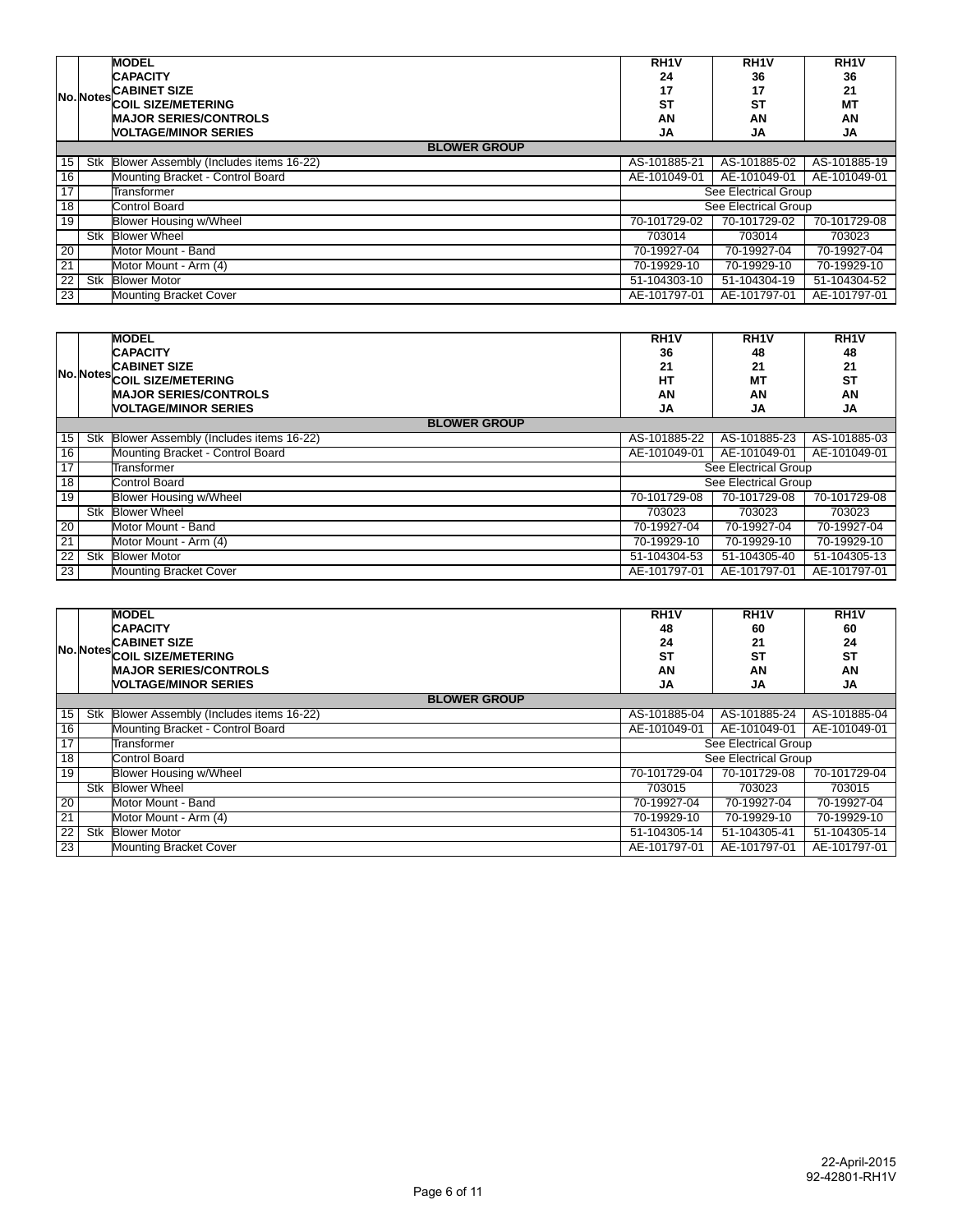|     |                   | <b>MODEL</b>                  | RH <sub>1</sub> V                                                                         | RH <sub>1</sub> V                 | RH <sub>1</sub> V | RH <sub>1</sub> V                 | RH <sub>1</sub> V | RH <sub>1</sub> V |  |  |
|-----|-------------------|-------------------------------|-------------------------------------------------------------------------------------------|-----------------------------------|-------------------|-----------------------------------|-------------------|-------------------|--|--|
|     |                   | <b>CAPACITY</b>               | 24                                                                                        | 36                                | 36                | 48                                | 48                | 60                |  |  |
|     |                   | <b>No. Notes</b> CABINET SIZE |                                                                                           | 17                                | 21                | - 14                              | 24                | 24                |  |  |
|     |                   | <b>COIL SIZE/METERING</b>     | ST                                                                                        | ST                                | МT                | ST                                | ST                | <b>ST</b>         |  |  |
|     | <b>COIL GROUP</b> |                               |                                                                                           |                                   |                   |                                   |                   |                   |  |  |
| -12 |                   | Replacement Coil w/TXV        | RCH-2417STAMUA RCH-3617STAMUA RCH-3621MTAMUA RCH-4821STAMUA RCH-4824STAMUA RCH-6024STAMUA |                                   |                   |                                   |                   |                   |  |  |
|     |                   | Horizontal Adapter Kit        |                                                                                           |                                   |                   | See specified RCH Coil Parts List |                   |                   |  |  |
|     |                   | Drain Pan - Vertical          |                                                                                           | See specified RCH Coil Parts List |                   |                                   |                   |                   |  |  |
|     |                   | TXV                           |                                                                                           | See specified RCH Coil Parts List |                   |                                   |                   |                   |  |  |

|    |                   | <b>MODEL</b>              | RH <sub>1</sub> V                           | RH <sub>1</sub> V | RH <sub>1</sub> V |  |  |  |  |
|----|-------------------|---------------------------|---------------------------------------------|-------------------|-------------------|--|--|--|--|
|    |                   | <b>CAPACITY</b>           | 36                                          | 48                | 60                |  |  |  |  |
|    |                   | No. Notes CABINET SIZE    | 21                                          | 21                | 21                |  |  |  |  |
|    |                   | <b>COIL SIZE/METERING</b> | HТ                                          | <b>MT</b>         | SТ                |  |  |  |  |
|    | <b>COIL GROUP</b> |                           |                                             |                   |                   |  |  |  |  |
| 12 |                   | Replacement Coil w/TXV    | RCH-3621HTAMUARCH-4821MTAMUARCH-6021STAMUAL |                   |                   |  |  |  |  |
|    |                   | Horizontal Adapter Kit    | See specified RCH Coil Parts List           |                   |                   |  |  |  |  |
|    |                   | Drain Pan - Vertical      | See specified RCH Coil Parts List           |                   |                   |  |  |  |  |
|    |                   | TXV                       | See specified RCH Coil Parts List           |                   |                   |  |  |  |  |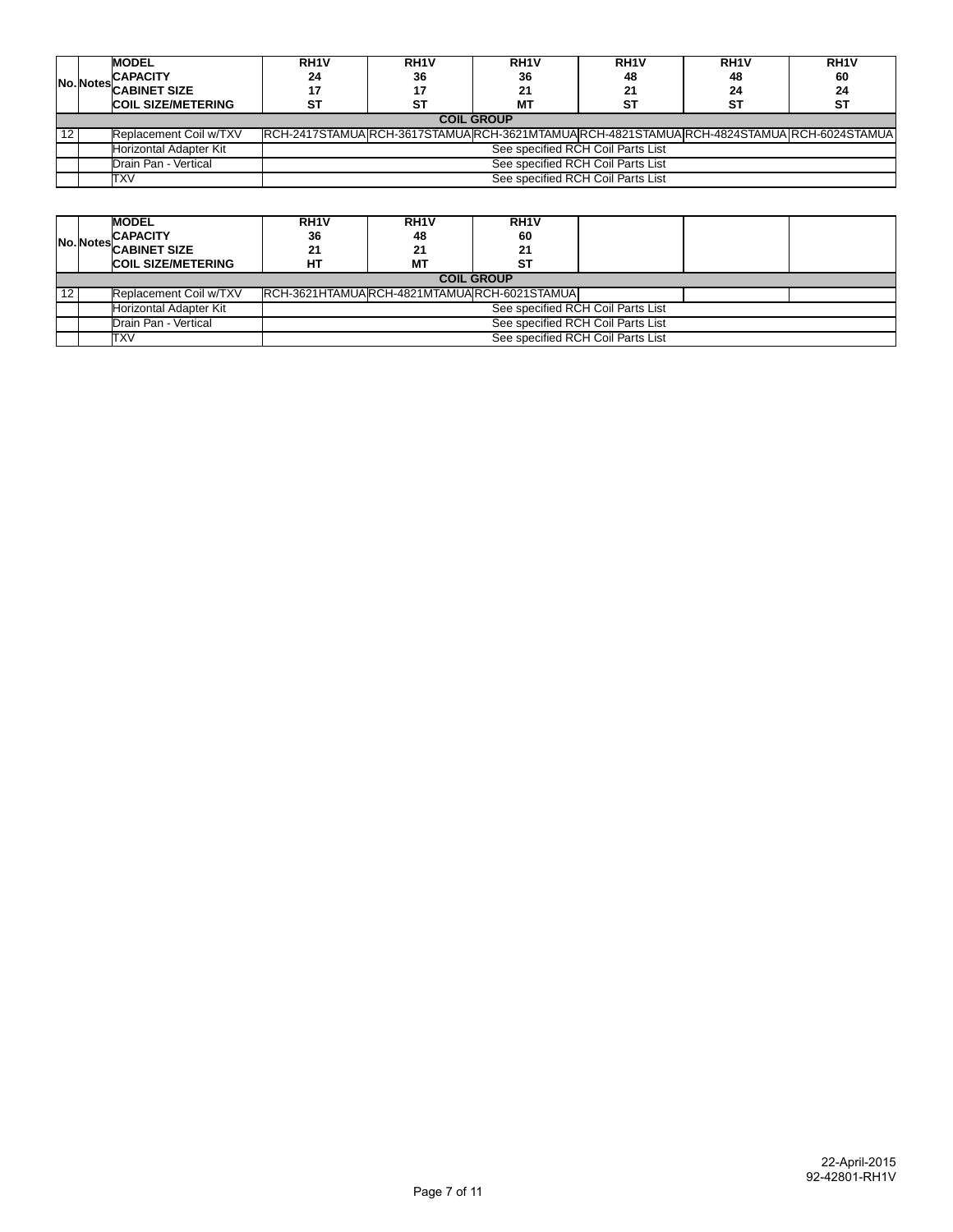|                    |                  | <b>MODEL</b>                | RH <sub>1</sub> V | RH <sub>1</sub> V    | RH <sub>1</sub> V    | RH <sub>1</sub> V  | RH <sub>1</sub> V    | RH <sub>1</sub>    |
|--------------------|------------------|-----------------------------|-------------------|----------------------|----------------------|--------------------|----------------------|--------------------|
|                    | <b>No. Notes</b> | <b>CAPACITY</b>             | 24                | 36                   | 36                   | 48                 | 48                   | 60                 |
|                    |                  | <b>CABINET SIZE</b>         | 17                | 17                   | 21                   | 21                 | 24                   | 24                 |
|                    |                  | <b>COIL SIZE/METERING</b>   | <b>ST</b>         | <b>ST</b>            | <b>MT</b>            | <b>ST</b>          | <b>ST</b>            | <b>ST</b>          |
| <b>HEATER KITS</b> |                  |                             |                   |                      |                      |                    |                      |                    |
|                    |                  |                             | RXBH-1724A03J     | RXBH-1724A03J        |                      |                    |                      |                    |
|                    |                  | Heater Kit - 3kW/208-240/1  | RXBH-1724B03J     | RXBH-1724B03J        | N/A                  | N/A                | N/A                  | N/A                |
|                    |                  |                             | RXBH-1724C03J     | RXBH-1724C03J        |                      |                    |                      |                    |
|                    |                  |                             | RXBH-1724A05J     | RXBH-1724A05J        | RXBH-1724A05J        | RXBH-1724A05J      | RXBH-1724A05J        | RXBH-1724B05J      |
|                    |                  | Heater Kit - 5kW/208-240/1  | RXBH-1724B05J     | RXBH-1724B05J        | RXBH-1724B05J        | RXBH-1724B05J      | RXBH-1724B05J        | RXBH-1724C05J      |
|                    |                  |                             | RXBH-1724C05J     | RXBH-1724C05J        | RXBH-1724C05J        | RXBH-1724C05J      | RXBH-1724C05J        |                    |
|                    |                  |                             | RXBH-1724A07J     | <b>RXBH-1724A07J</b> | RXBH-1724A07J        | RXBH-1724A07J      | RXBH-1724A07J        | RXBH-1724A07J      |
|                    |                  | Heater Kit - 7kW/208-240/1  | RXBH-1724B07J     | RXBH-1724B07J        | RXBH-1724B07J        | RXBH-1724B07J      | RXBH-1724B07J        | RXBH-1724B07J      |
|                    |                  |                             | RXBH-1724C07J     | RXBH-1724C07J        | RXBH-1724C07J        | RXBH-1724C07J      | RXBH-1724C07J        | RXBH-1724C07J      |
|                    |                  |                             | RXBH-1724A10J     | RXBH-1724A10J        | RXBH-1724A10J        | RXBH-1724A10J      | RXBH-1724A10J        | RXBH-1724A10J      |
|                    |                  | Heater Kit - 10kW/208-240/1 | RXBH-1724B10J     | RXBH-1724B10J        | RXBH-1724B10J        | RXBH-1724B10J      | RXBH-1724B10J        | RXBH-1724B10J      |
|                    |                  |                             | RXBH-1724C10J     | RXBH-1724C10J        | RXBH-1724C10J        | RXBH-1724C10J      | RXBH-1724C10J        | RXBH-1724C10J      |
|                    |                  | Heater Kit - 13kW/208-240/1 | RXBH-1724A13J     | RXBH-1724A13J        | N/A                  | N/A                | N/A                  | N/A                |
|                    |                  | Heater Kit - 15kW/208-240/1 | N/A               | RXBH-1724A15J        | RXBH-1724A15J        | RXBH-1724A15J      | RXBH-1724A15J        | RXBH-1724A15J      |
|                    |                  | Heater Kit - 18kW/208-240/1 | N/A               | <b>RXBH-1724A18J</b> | <b>RXBH-1724A18J</b> | RXBH-1724A18J      | <b>RXBH-1724A18J</b> | RXBH-1724A18J      |
|                    |                  | Heater Kit - 20kW/208-240/1 | N/A               | N/A                  | <b>RXBH-24A20J</b>   | <b>RXBH-24A20J</b> | <b>RXBH-24A20J</b>   | <b>RXBH-24A20J</b> |
|                    |                  | Heater Kit - 25kW/208-240/1 | N/A               | N/A                  | <b>RXBH-24A25J</b>   | <b>RXBH-24A25J</b> | <b>RXBH-24A25J</b>   | <b>RXBH-24A25J</b> |
|                    |                  | Heater Kit - 30kW/208-240/1 | N/A               | N/A                  | N/A                  | N/A                | N/A                  | <b>RXBH-24A30J</b> |
|                    |                  | Heater Kit - 7kW/208-240/3  | RXBH-1724A07C     | RXBH-1724A07C        | RXBH-1724A07C        | RXBH-1724A07C      | <b>RXBH-1724A07C</b> | RXBH-1724A07C      |
|                    |                  | Heater Kit - 10kW/208-240/3 | RXBH-1724A10C     | RXBH-1724A10C        | RXBH-1724A10C        | RXBH-1724A10C      | RXBH-1724A10C        | RXBH-1724A10C      |
|                    |                  | Heater Kit - 13kW/208-240/3 | RXBH-1724A13C     | RXBH-1724A13C        | N/A                  | N/A                | N/A                  | N/A                |
|                    |                  | Heater Kit - 15kW/208-240/3 | N/A               | RXBH-1724A15C        | RXBH-1724A15C        | RXBH-1724A15C      | RXBH-1724A15C        | RXBH-1724A15C      |
|                    |                  | Heater Kit - 18kW/208-240/3 | N/A               | RXBH-1724A18C        | RXBH-1724A18C        | RXBH-1724A18C      | RXBH-1724A18C        | RXBH-1724A18C      |
|                    |                  | Heater Kit - 20kW/208-240/3 | N/A               | N/A                  | <b>RXBH-24A20C</b>   | <b>RXBH-24A20C</b> | <b>RXBH-24A20C</b>   | <b>RXBH-24A20C</b> |
|                    |                  | Heater Kit - 25kW/208-240/3 | N/A               | N/A                  | RXBH-24A25C          | RXBH-24A25C        | <b>RXBH-24A25C</b>   | RXBH-24A25C        |
|                    |                  | Heater Kit - 30kW/208-240/3 | N/A               | N/A                  | N/A                  | N/A                | N/A                  | <b>RXBH-24A30C</b> |

|  |                    | <b>MODEL</b>                | RH <sub>1</sub> V    | RH <sub>1</sub> V  | RH <sub>1</sub> V    |  |  |  |
|--|--------------------|-----------------------------|----------------------|--------------------|----------------------|--|--|--|
|  |                    | <b>CAPACITY</b>             | 36                   | 48                 | 60                   |  |  |  |
|  |                    | No. Notes CABINET SIZE      | 21                   | 21                 | 21                   |  |  |  |
|  |                    | <b>COIL SIZE/METERING</b>   | <b>HT</b>            | <b>MT</b>          | <b>ST</b>            |  |  |  |
|  | <b>HEATER KITS</b> |                             |                      |                    |                      |  |  |  |
|  |                    | Heater Kit - 3kW/208-240/1  | N/A                  | N/A                | N/A                  |  |  |  |
|  |                    |                             | RXBH-1724A05J        | RXBH-1724A05J      | RXBH-1724A05J        |  |  |  |
|  |                    | Heater Kit - 5kW/208-240/1  | RXBH-1724B05J        | RXBH-1724B05J      | RXBH-1724B05J        |  |  |  |
|  |                    |                             | RXBH-1724C05J        | RXBH-1724C05J      | RXBH-1724C05J        |  |  |  |
|  |                    |                             | RXBH-1724A07J        | RXBH-1724A07J      | RXBH-1724A07J        |  |  |  |
|  |                    | Heater Kit - 7kW/208-240/1  | <b>RXBH-1724B07J</b> | RXBH-1724B07J      | RXBH-1724B07J        |  |  |  |
|  |                    |                             | RXBH-1724C07J        | RXBH-1724C07J      | RXBH-1724C07J        |  |  |  |
|  |                    |                             | RXBH-1724A10J        | RXBH-1724A10J      | RXBH-1724A10J        |  |  |  |
|  |                    | Heater Kit - 10kW/208-240/1 | RXBH-1724B10J        | RXBH-1724B10J      | RXBH-1724B10J        |  |  |  |
|  |                    |                             | RXBH-1724C10J        | RXBH-1724C10J      | RXBH-1724C10J        |  |  |  |
|  |                    | Heater Kit - 13kW/208-240/1 | N/A                  | N/A                | N/A                  |  |  |  |
|  |                    | Heater Kit - 15kW/208-240/1 | RXBH-1724A15J        | RXBH-1724A15J      | RXBH-1724A15J        |  |  |  |
|  |                    | Heater Kit - 18kW/208-240/1 | RXBH-1724A18J        | RXBH-1724A18J      | RXBH-1724A18J        |  |  |  |
|  |                    | Heater Kit - 20kW/208-240/1 | <b>RXBH-24A20J</b>   | <b>RXBH-24A20J</b> | <b>RXBH-24A20J</b>   |  |  |  |
|  |                    | Heater Kit - 25kW/208-240/1 | <b>RXBH-24A25J</b>   | <b>RXBH-24A25J</b> | <b>RXBH-24A25J</b>   |  |  |  |
|  |                    | Heater Kit - 30kW/208-240/1 | N/A                  | N/A                | N/A                  |  |  |  |
|  |                    | Heater Kit - 7kW/208-240/3  | RXBH-1724A07C        | RXBH-1724A07C      | RXBH-1724A07C        |  |  |  |
|  |                    | Heater Kit - 10kW/208-240/3 | RXBH-1724A10C        | RXBH-1724A10C      | RXBH-1724A10C        |  |  |  |
|  |                    | Heater Kit - 13kW/208-240/3 | N/A                  | N/A                | N/A                  |  |  |  |
|  |                    | Heater Kit - 15kW/208-240/3 | RXBH-1724A15C        | RXBH-1724A15C      | <b>RXBH-1724A15C</b> |  |  |  |
|  |                    | Heater Kit - 18kW/208-240/3 | RXBH-1724A18C        | RXBH-1724A18C      | RXBH-1724A18C        |  |  |  |
|  |                    | Heater Kit - 20kW/208-240/3 | <b>RXBH-24A20C</b>   | <b>RXBH-24A20C</b> | <b>RXBH-24A20C</b>   |  |  |  |
|  |                    | Heater Kit - 25kW/208-240/3 | RXBH-24A25C          | RXBH-24A25C        | RXBH-24A25C          |  |  |  |
|  |                    | Heater Kit - 30kW/208-240/3 | N/A                  | N/A                | N/A                  |  |  |  |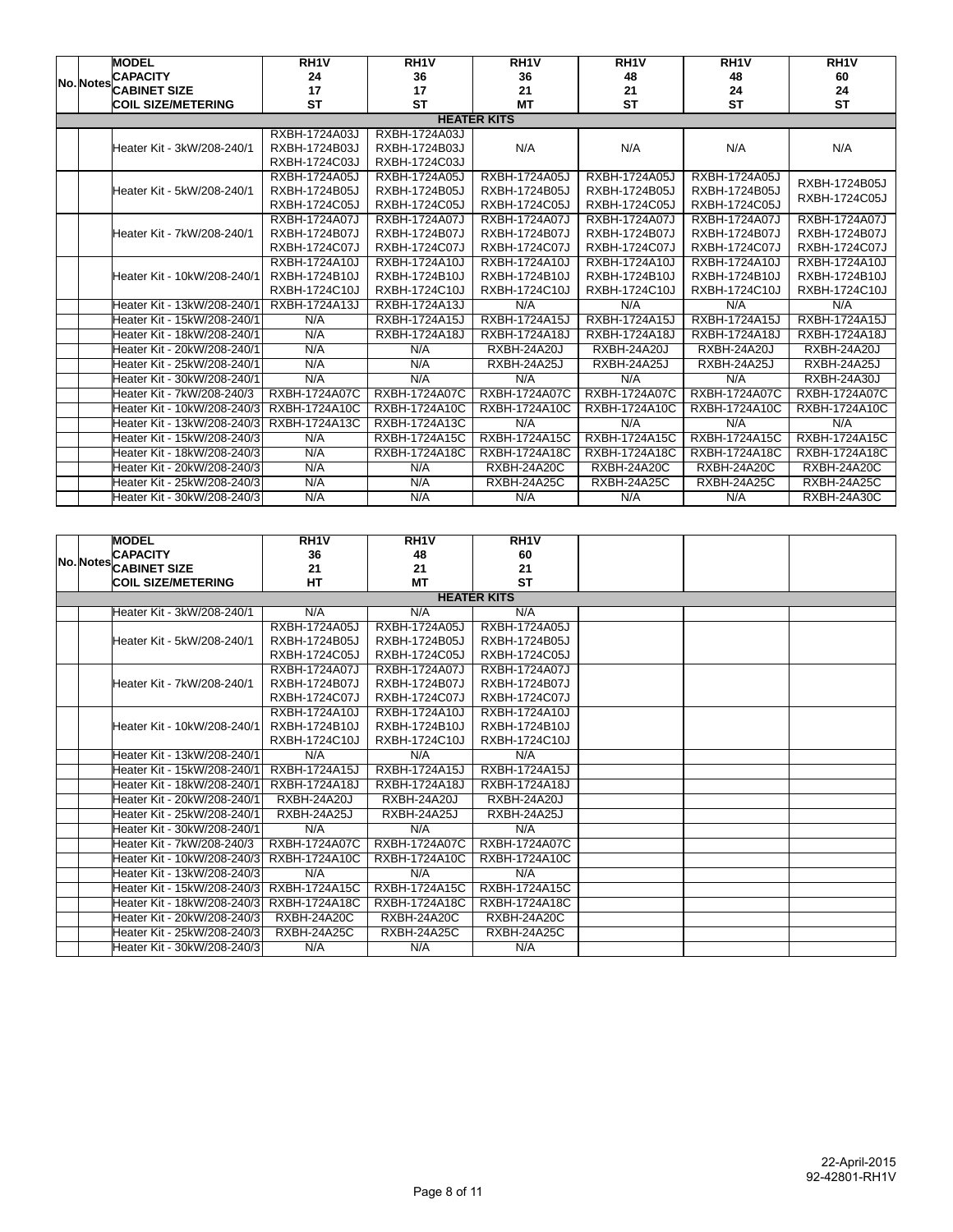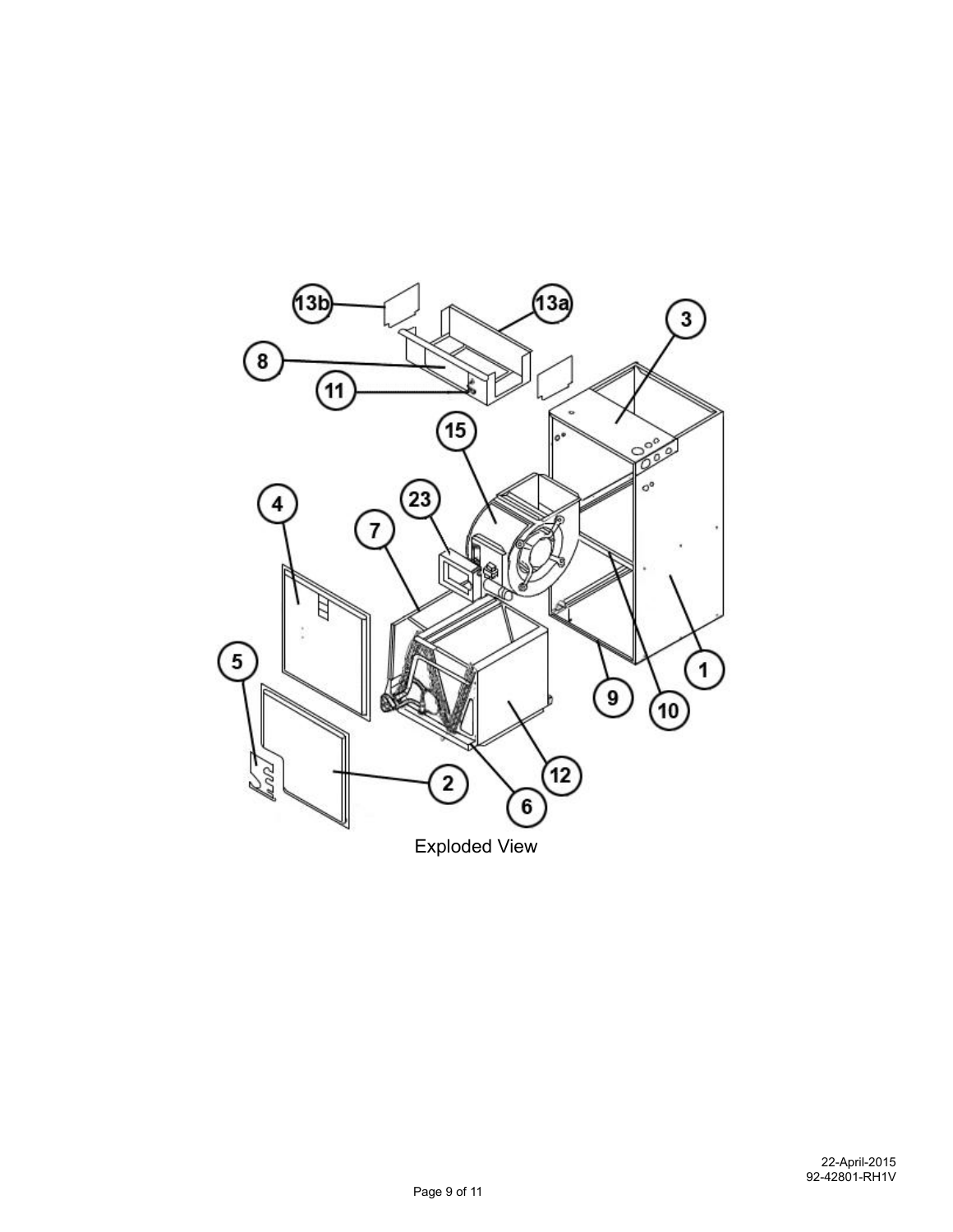

Blower Assembly